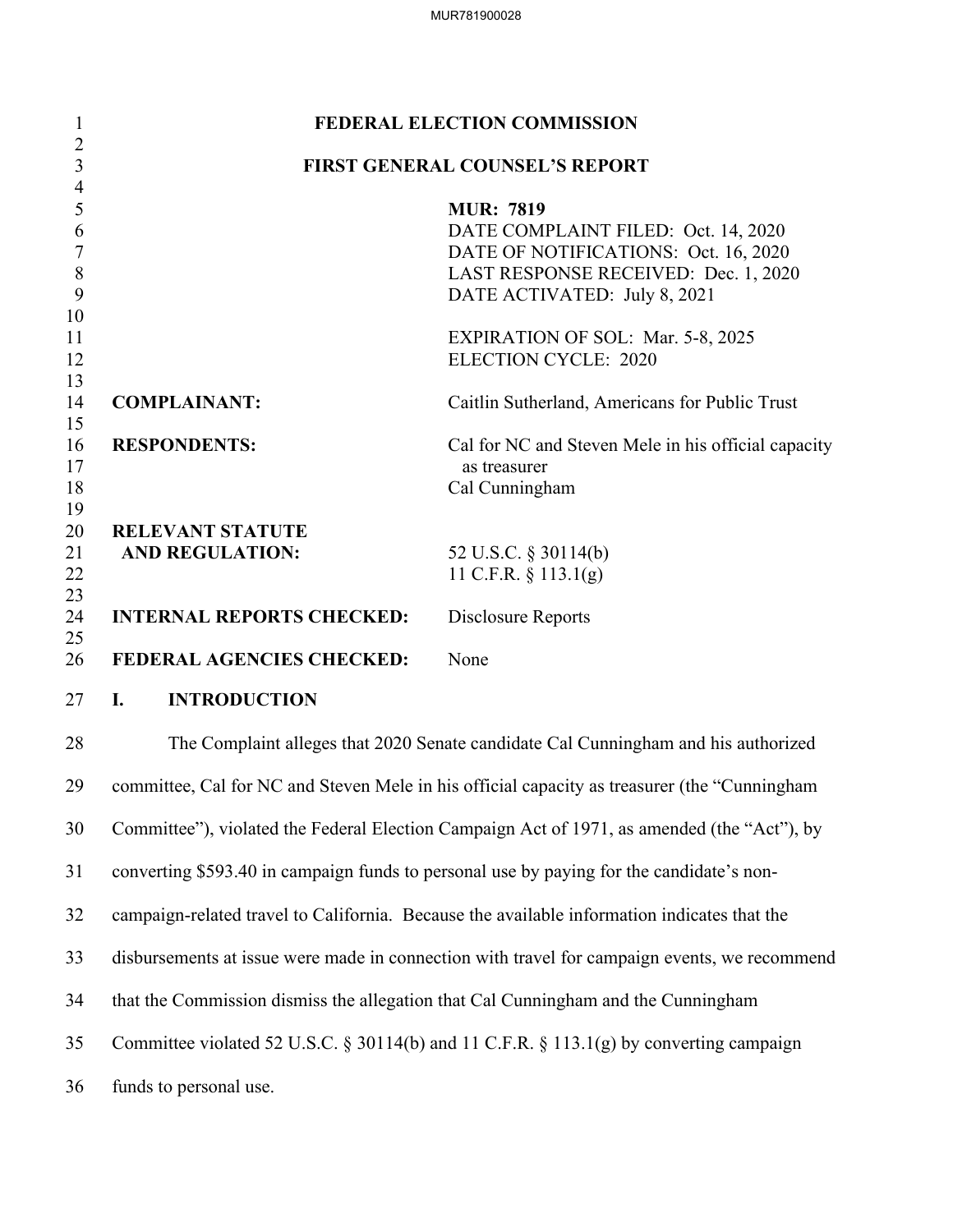MUR 7819 (Cal for NC, *et al.*) First General Counsel's Report Page 2 of 6

## 1 **II. FACTUAL BACKGROUND**

2 Cal Cunningham was the 2020 Democratic candidate for Senate in North Carolina, and 3 Cal for NC is his principal campaign committee.<sup>1</sup> On its 2020 April Quarterly Report, the 4 Cunningham Committee reported a disbursement of \$548.40 to Delta Airlines on March 5, 2020, 5 for "Travel," and a disbursement of \$45.00 to "RDU Parking" on March 8, 2020, also for 6 "Travel."<sup>2</sup> RDU is the International Air Transport Association code for Raleigh-Durham Airport 7 in North Carolina.<sup>3</sup> 8 The Complaint alleges that Cunningham made the two disbursements during a trip to 9 California, the primary purpose of which was personal rather than campaign-related.<sup>4</sup> According 10 to the Complaint, which cites to a local press report, Cunningham admitted to engaging in an 11 extramarital affair with Arlene Guzman Todd, and Todd, in turn, stated that one of the 12 encounters occurred in March 2020 in Los Angeles.<sup>5</sup> The Complaint alleges that there is public 13 evidence of only one campaign event during Cunningham's trip and surmises that he spent the 14 remainder of the visit on personal activities involving  $Todd$ <sup>.6</sup>

<sup>1</sup> Cal Cunningham, Amended Statement of Candidacy (Oct. 15, 2020). Cunningham lost the general election on November 3, 2020. Gary D. Robertson, *Cunningham Concedes to US Sen. Tillis in North Carolina*, ASSOC. PRESS (Nov. 10, 2020), https://apnews.com/article/election-2020-senate-elections-sex-scandals-north-carolinageneral-elections-a73f0f6fb024d9a105640a0a3839a54f.

<sup>2</sup> Cal for NC, Amended 2020 April Quarterly Report, Sched. B at 3094, 3123 (Dec. 1, 2020).

<sup>3</sup> *See* RALEIGH-DURHAM AIRPORT (RDU), https://www.raleigh-durham-airport.com/ (last visited July 12, 2021).

<sup>4</sup> Compl. ¶ 13 (Oct. 14, 2020).

<sup>5</sup> *Id.* ¶ 11 (citing Paul Specht, *Cunningham Publicly Apologies for Affair*, WRAL (Oct. 6, 2020), https://www.wral.com/cunningham-publicly-apologizes-for-affair/19323479).

<sup>6</sup> *Id.*  $\blacksquare$  13 ("To date, only one campaign-related event is determinable within the three-day time frame which Mr. Cunningham spent in California."). The Complaint attaches a Facebook post from an individual who states that she met Cunningham at an event held on March 6, 2020, apparently hosted by a joint fundraising committee, and asserts that there are no other "determinable" campaign-related events that Cunningham attended during his trip. *Id.* ¶¶ 9, 13; *id.*, Ex. A (Mabelle Drake Hueston, FACEBOOK (Mar. 7, 2020), https://www.facebook.com/mabelle. drake.hueston/posts/10158126514373328).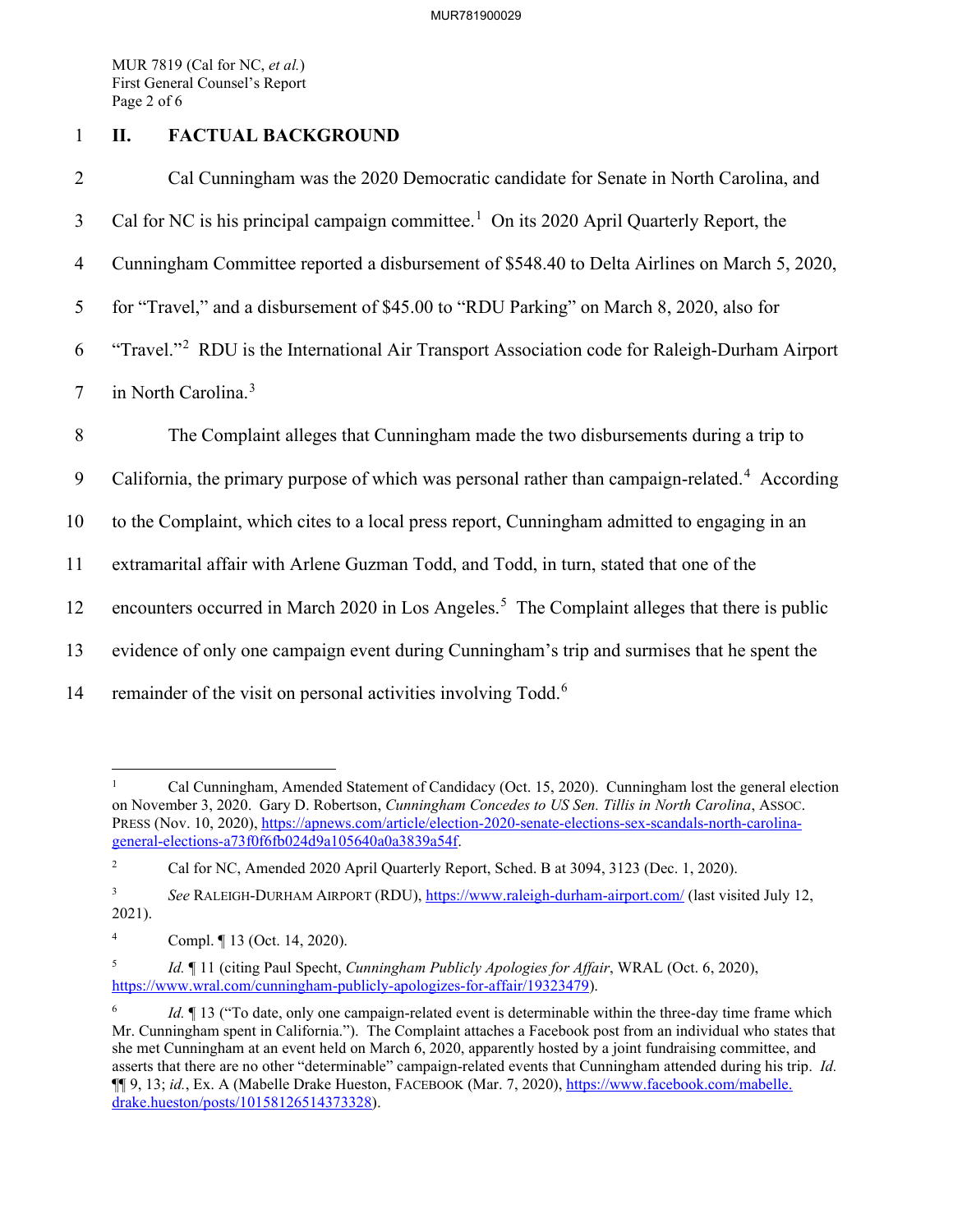MUR 7819 (Cal for NC, *et al.*) First General Counsel's Report Page 3 of 6

1 Respondents deny the allegations. In a joint Response, Cunningham and the 2 Cunningham Committee state that Cunningham participated in a five-day trip to Texas and 3 California during which he attended "over a dozen campaign events," and was accompanied, for 4 part of the trip, by the Committee's Deputy Finance Director.<sup>7</sup> Respondents state that 5 Cunningham was in California from March 6 to March 8, during which time he attended multiple 6 campaign events including participating in a podcast interview, an evening fundraiser, and a 7 meeting with supporters and donors in Los Angeles.<sup>8</sup> Respondents state that the disbursements 8 identified in the Complaint were made for the Deputy Finance Director to travel to California to 9 assist Cunningham with fundraising events.<sup>9</sup> The Response states that neither Cunningham nor 10 the Deputy Finance Director expended any campaign resources for non-campaign purposes 11 during the trip.<sup>10</sup>

12 **III. LEGAL ANALYSIS**

The Act prohibits the conversion of campaign funds by any person to "personal use."<sup>11</sup> 14 "Personal use" is the use of funds in a campaign account "to fulfill a commitment, obligation or 15 expense of any person that would exist irrespective of the candidate's campaign or duties as a 16 Federal officeholder."<sup>12</sup> The Act and Commission regulations list certain uses of campaign 17 funds that constitute *per se* conversion to personal use, including a vacation or other non-

<sup>7</sup> Resp. at 2 (Dec. 1, 2020).

<sup>8</sup> *Id.*

<sup>9</sup> *Id.*

<sup>&</sup>lt;sup>10</sup> *Id.* at 2, 3 ("The Complaint alleges no facts that would establish that any expenditures by Cal for NC in connection with the California trip were attributable to personal activities conducted on the trip. In fact, each day and destination of the California trip had a specific campaign purpose, and no additional destinations or days were added to the trip for any personal purpose.").

 $11$  52 U.S.C. § 30114(b).

 $12$  11 C.F.R. § 113.1(g).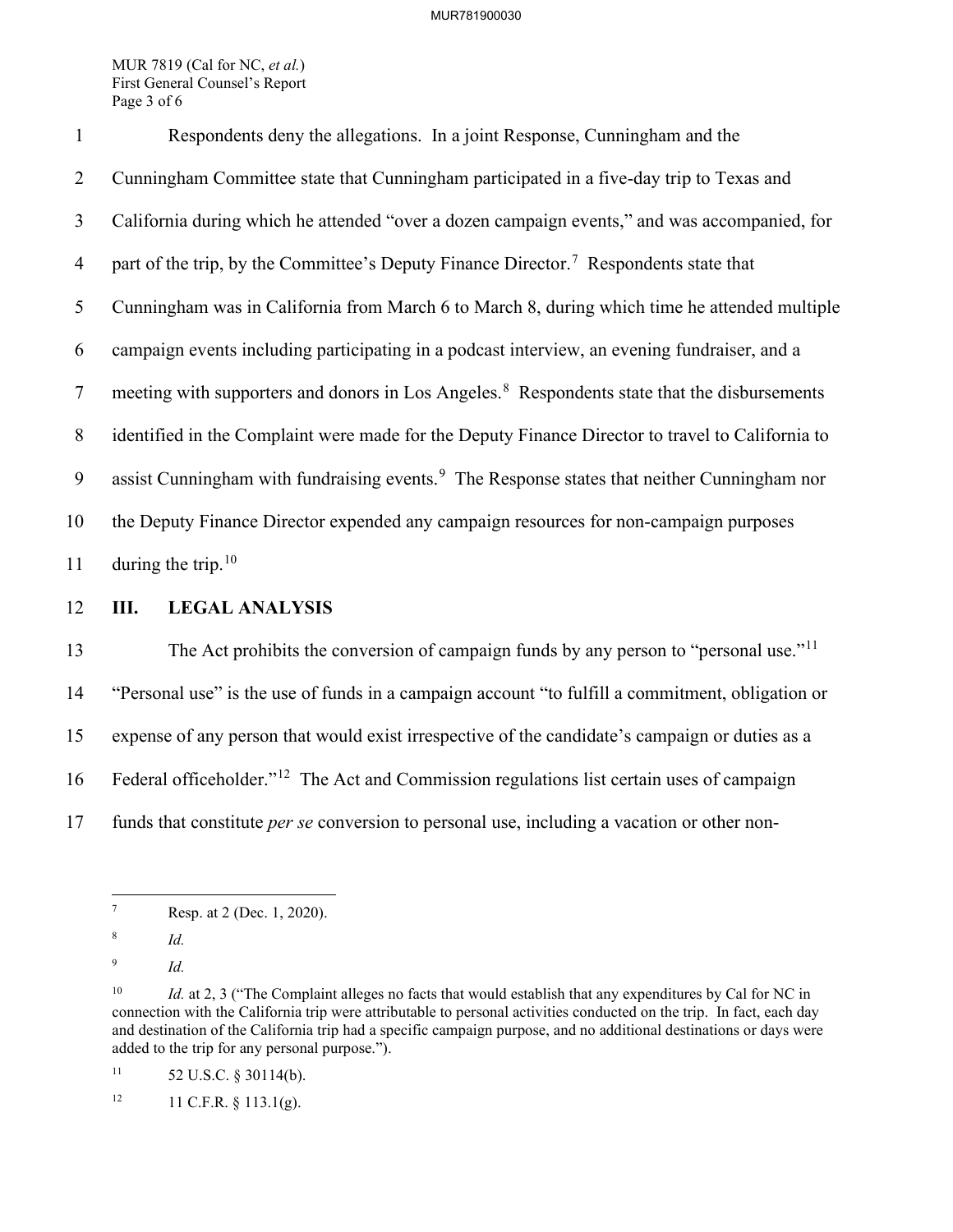## MUR781900031

MUR 7819 (Cal for NC, *et al.*) First General Counsel's Report Page 4 of 6

1 campaign-related trip.<sup>13</sup> For other payments, the "Commission will determine, on a case-by-case 2 basis, whether other uses" of campaign funds constitute personal use by applying the 3 "irrespective test," that is, whether the payment fulfills a commitment, obligation, or expense 4 that would exist irrespective of the candidate's campaign or duties as a federal officeholder.<sup>14</sup> 5 Commission regulations specify that travel expenses are evaluated on a case-by-case basis.<sup>15</sup> 6 Such expenses are not personal use "[i]f the candidate can reasonably show that the expenses at  $\frac{7}{10}$  issue resulted from campaign or officeholder activities."<sup>16</sup> If a committee uses campaign funds 8 to pay for travel with a mixed purpose, that is, travel that involves both personal and campaign 9 activities, "the incremental expenses that result from the personal activities are personal use" 10 unless the person benefiting from the personal use reimburses the committee within 30 days.<sup>17</sup> 11 Here, the Complaint alleges that Cunningham and the Committee converted \$593.40 in 12 campaign funds to personal use by paying for the candidate's non-campaign related expenses 13 during a March 2020 trip to California.<sup>18</sup> Respondents state that the disbursements at issue 14 "were made to cover campaign expenses and were legitimate uses of campaign funds," namely, 15 travel for the Cunningham Committee's Deputy Finance Director "to assist Mr. Cunningham 16 while he attended campaign fundraising events."<sup>19</sup> Though the Complaint speculates that 17 Cunningham engaged in personal, non-campaign-related activity during the California trip,  $^{20}$  it

<sup>15</sup> *Id.* § 113.1(g)(1)(ii)(C).

20 Compl. ¶ 13.

<sup>13 52</sup> U.S.C. § 30114(b)(2); 11 C.F.R. § 113.1(g).

<sup>&</sup>lt;sup>14</sup> 11 C.F.R. § 113.1(g)(1)(ii).

<sup>&</sup>lt;sup>16</sup> Expenditures; Reports by Political Committees; Personal Use of Campaign Funds, 60 Fed. Reg. 7862, 7867 (Feb. 9, 1995).

<sup>&</sup>lt;sup>17</sup> 11 C.F.R. § 113.1(g)(1)(ii)(C).

<sup>18</sup> Compl. ¶ 13.

<sup>19</sup> Resp. at 3.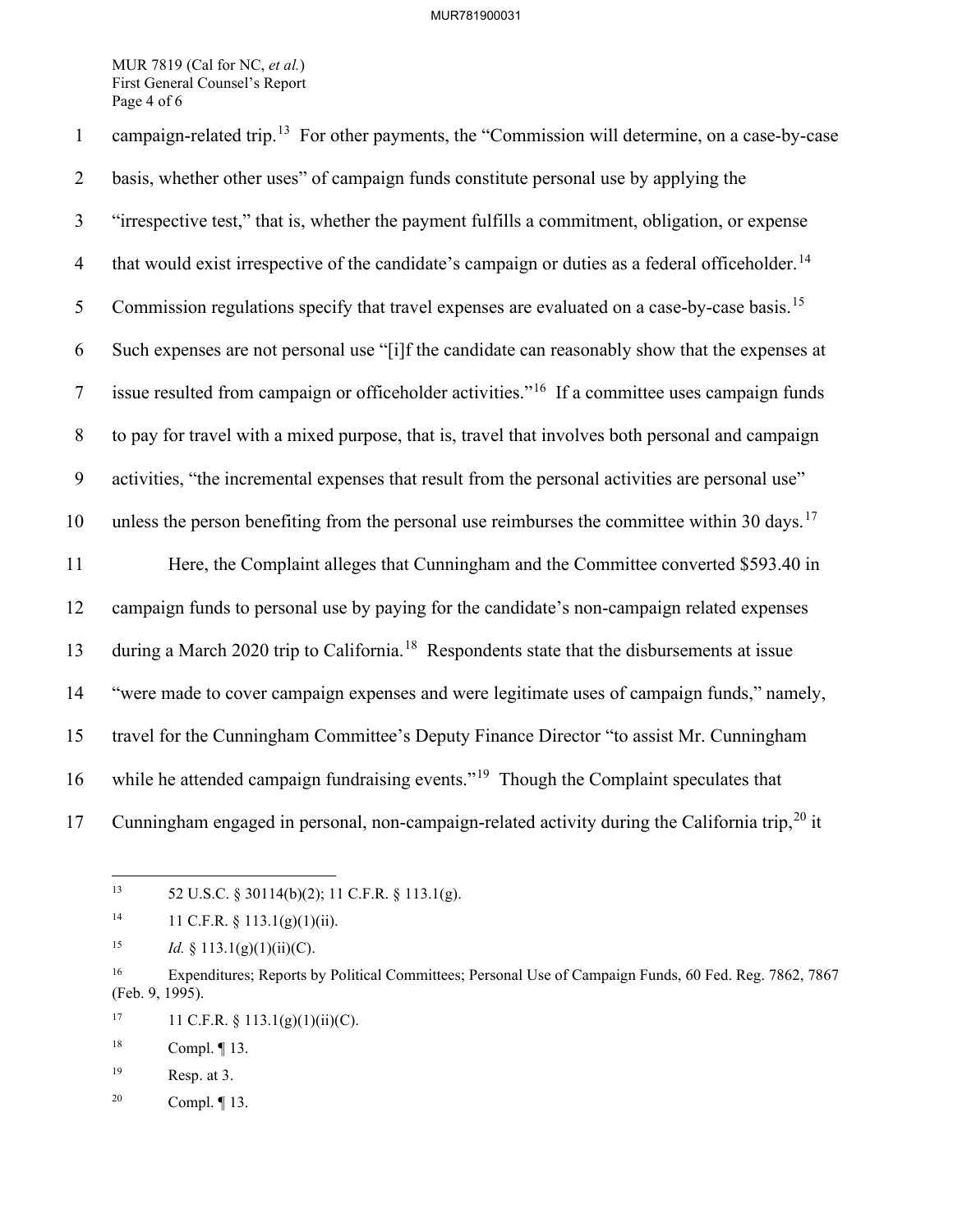## MUR781900032

MUR 7819 (Cal for NC, *et al.*) First General Counsel's Report Page 5 of 6

- 1 provides no information indicating that the Cunningham Committee made disbursements for 2 expenses that would have existed irrespective of Cunningham's campaign, nor any incremental 3 expenses resulting from Cunningham's personal activities. The Complaint also provides no 4 information contradicting the Respondents' assertion that the trip and the associated expenditures 5 were made for campaign purposes, nor are we aware of such information. Indeed, the Complaint 6 acknowledges that Cunningham likely attended at least one campaign-related event while on the 7 trip, apparently hosted by Senate 2020, a joint fundraising committee,  $2^1$  and attaches a Facebook 8 post from a "prominent California political donor" who confirms that she met Cunningham along 9 with other candidates at a dinner on March 6, 2020.<sup>22</sup> In sum, the available information indicates 10 that the purpose of Cunningham's travel was campaign-related, and there is nothing to show that 11 he made any incremental expenses while on the trip. 12 Given the lack of specific information suggesting that Cunningham or the Cunningham 13 Committee paid for expenses relating to personal activity during the March 2020 California trip, 14 as alleged, we recommend the Commission dismiss the allegation that Respondents violated 15 52 U.S.C. § 30114(b) and 11 C.F.R. § 113.1(g) by converting campaign funds to personal use. 16 **V. RECOMMENDATIONS** 17 1. Dismiss the allegation that Cal Cunningham and Cal for NC and Steven Mele in 18 his official capacity as treasurer violated 52 U.S.C. § 30114(b) and 11 C.F.R. 19  $\S 113.1(g)$  by converting campaign funds to personal use;
- 20 2. Approve the attached Factual and Legal Analysis;
- 21 3. Send the appropriate letters; and

22 *Id.*

<sup>21</sup> *Supra* note 6 and accompanying text.